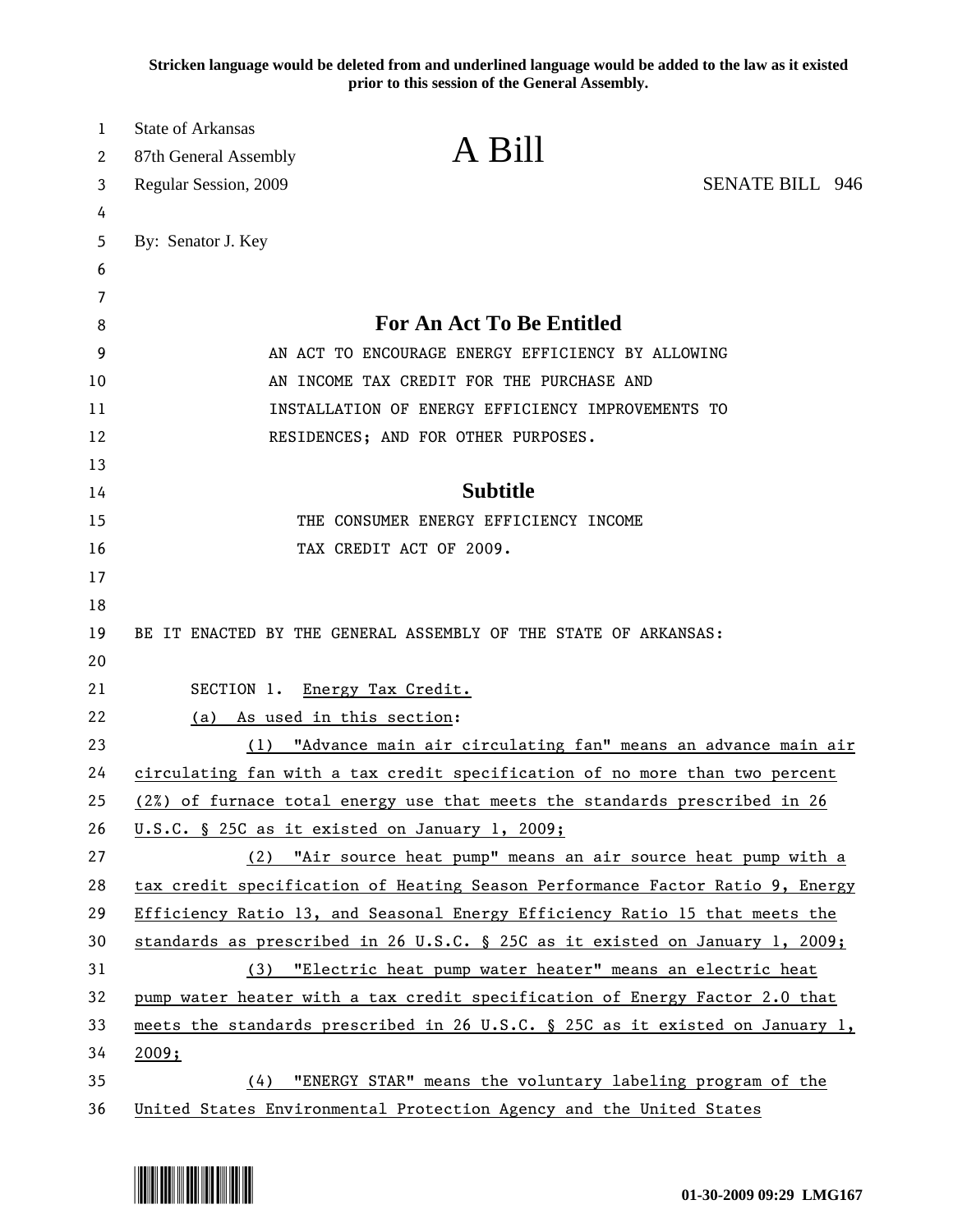**SB946** 

1 Department of Energy that identifies energy efficient products that exceed 2 minimum federal standards for energy consumption, or where no federal 3 standards exist, have certain energy saving features accepted by the United 4 States Environmental Protection Agency and the United States Department of 5 Energy under the voluntary labeling program as it existed on January 1, 2009; 6 (5) "Exterior door" means an exterior door with a tax credit 7 specification that meets the 2003 International Energy Conservation Code 8 standard as it existed on January 1, 2009; 9 (6) "Exterior windows and skylights" means exterior windows and 10 skylights with a tax credit specification that includes all ENERGY STAR 11 labeled exterior windows and skylights or that meet the 2003 International 12 Energy Conservation Code standard as it existed on January 1, 2009; 13 (7) "Gas, oil, or propane furnace or hot water boiler" means a 14 gas, oil, or propane furnace or hot water boiler with a tax credit 15 specification of Annual Fuel Utilization Efficiency 95 for both furnaces and 16 boilers that meet the standards prescribed in 26 U.S.C. § 25C as it existed 17 on January 1, 2009; 18 (8) "Gas, oil, or propane water heater" means a gas, oil, or 19 propane water heater with a tax credit specification of Energy Factor 0.80 20 that meets the standards prescribed in 26 U.S.C. § 25C as it existed on 21 January 1, 2009; 22 (9) "Geo-thermal heat pump" means a geo-thermal heat pump with a 23 tax credit specification of ENERGY STAR, Energy Efficiency Ratio 14.1 COP 3.3 24 Closed Loop, Energy Efficiency Ratio 16.2 COP 3.6 Open Loop, or Energy 25 Efficiency Ratio 15 COP 3.5 Direct Expansion that meets the standards 26 prescribed in 26 U.S.C. § 25C as it existed on January 1, 2009; 27 (10) "Manufacturer's certification statement" means a statement 28 provided to a purchaser of a qualified energy efficiency improvement that 29 includes: 30 (A) The name and address of the manufacturer; 31 (B) The class of the qualified energy efficiency 32 improvement product as listed in 26 U.S.C. § 25C as it existed on January 1, 33 2009, for products placed in service after December 31, 2005; and 34 (C) The make, model number, and any other appropriate 35 identifiers of the product; 36 (11) "Qualified energy efficiency improvement" means the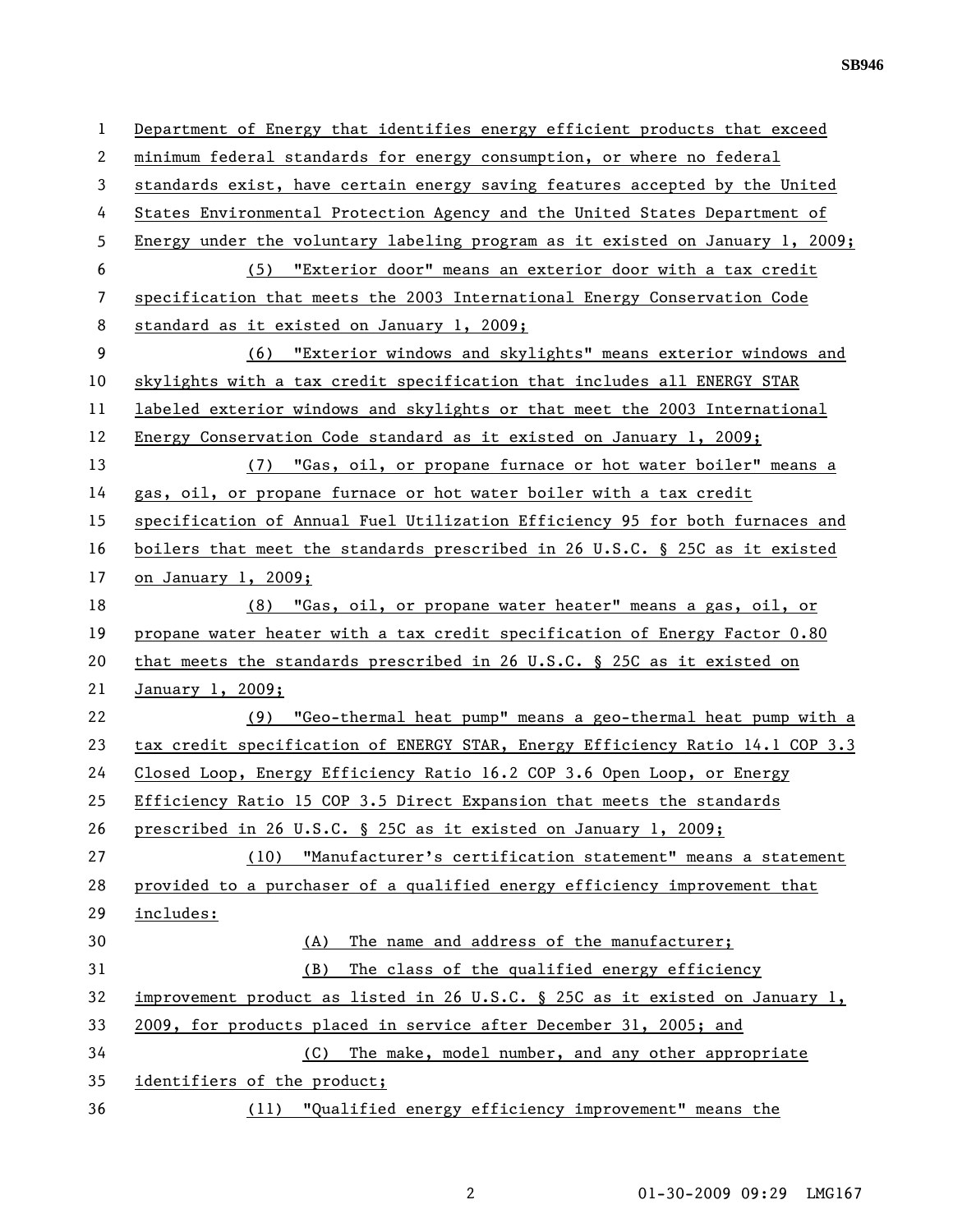| 1            | purchase and installation of any energy efficient component listed in this    |  |  |
|--------------|-------------------------------------------------------------------------------|--|--|
| $\mathbf{2}$ | section that meets the prescriptive criteria for the energy efficient         |  |  |
| 3            | component established by the 2003 International Energy Conservation Code as   |  |  |
| 4            | it existed on January 1, 2009;                                                |  |  |
| 5            | (12) "Storm door" means a storm door with a tax credit                        |  |  |
| 6            | specification of a storm door in combination with a wood door assigned a      |  |  |
| 7            | default U-factor by the 2003 International Energy Conservation Code standards |  |  |
| 8            | as it existed on January 1, 2009 and that does not exceed the default U-      |  |  |
| 9            | factor requirement assigned to the combination by the International Energy    |  |  |
| 10           | Conservation Code that meets the standards prescribed in 26 U.S.C. § 25C as   |  |  |
| 11           | it existed on January 1, 2009; and                                            |  |  |
| 12           | (13) "Storm window" means a storm window with a tax credit                    |  |  |
| 13           | specification that the storm window, in combination with the exterior window  |  |  |
| 14           | over which it is installed, meets 2003 International Energy Conservation Code |  |  |
| 15           | standards as it existed on January 1, 2009 for the applicable climate zone    |  |  |
| 16           | and that meets the standards prescribed in 26 U.S.C. § 25C as it existed on   |  |  |
| 17           | January 1, 2009.                                                              |  |  |
| 18           | There is allowed an income tax credit against the tax imposed by<br>(b)       |  |  |
| 19           | the Income Tax Act of 1929, $\S$ 26-51-101 et seq., for the amount paid or    |  |  |
| 20           | incurred by the taxpayer for a qualified energy efficiency improvement to the |  |  |
| 21           | taxpayer's residential property.                                              |  |  |
| 22           | (c) The maximum amount of income tax credit for the aggregate purchase        |  |  |
| 23           | of qualified energy efficient improvements shall not exceed five hundred      |  |  |
| 24           | dollars (\$500) per taxpayer for the taxable year and shall be credited as    |  |  |
| 25           | follows:                                                                      |  |  |
| 26           | Exterior windows and skylights, ten percent (10%) of cost,<br>(1)             |  |  |
| 27           | up to two hundred dollars (\$200);                                            |  |  |
| 28           | (2) Storm window, ten percent (10%) of cost, up to two hundred                |  |  |
| 29           | dollars $( $200);$                                                            |  |  |
| 30           | Exterior door, ten percent (10%) of cost, up to five hundred<br>(3)           |  |  |
| 31           | dollars $($ \$500 $)$ ;                                                       |  |  |
| 32           | Storm door, ten percent (10%) of cost, up to five hundred<br>(4)              |  |  |
| 33           | dollars $($ \$500 $)$ ;                                                       |  |  |
| 34           | Air source heat pump, three hundred dollars (\$300);<br>(5)                   |  |  |
| 35           | (6)<br>Geo-thermal heat pump, three hundred dollars (\$300);                  |  |  |
| 36           | Gas, oil, or propane furnace or hot water boiler, one<br>(7)                  |  |  |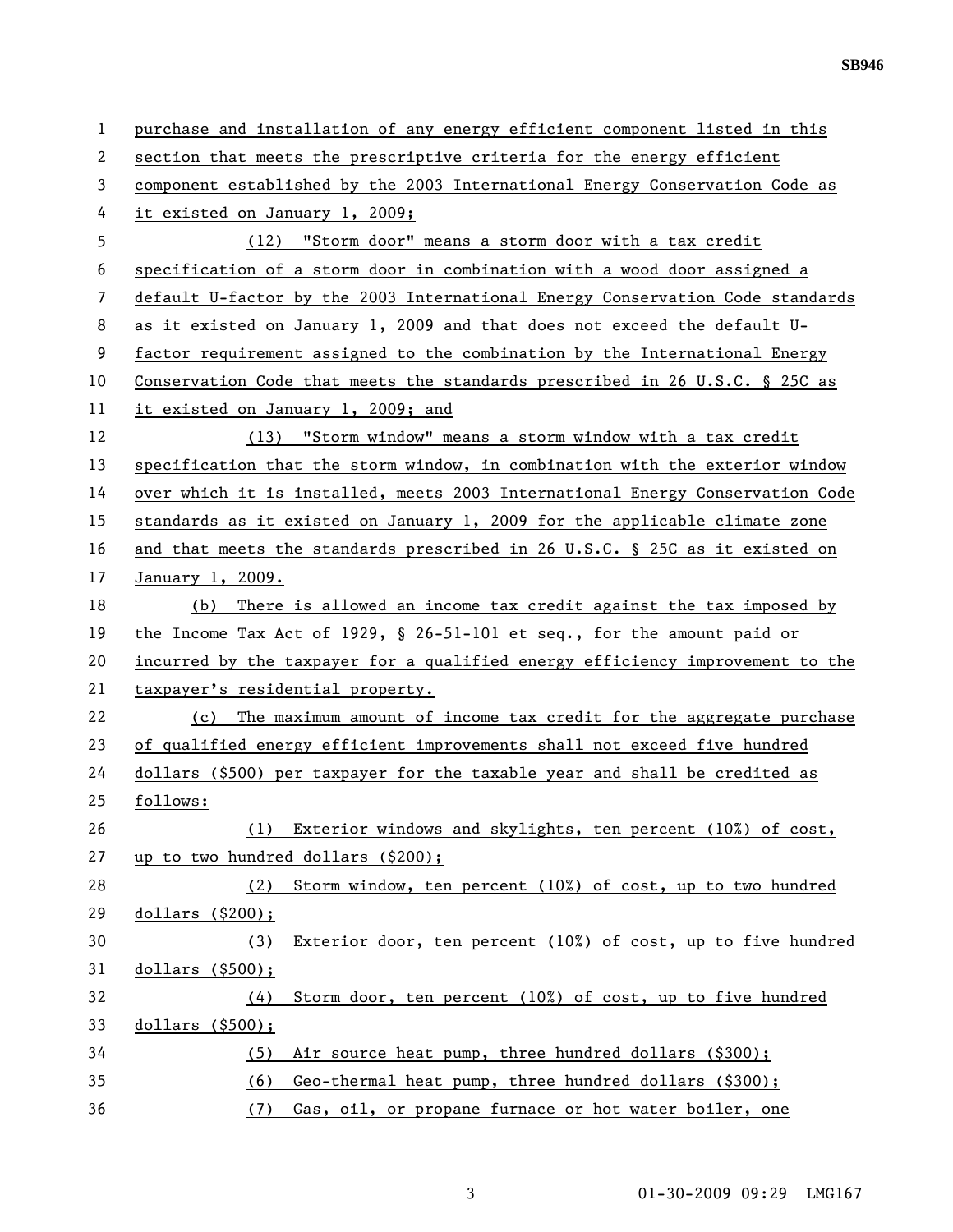| 1  | hundred fifty dollars (\$150);                                                |  |  |
|----|-------------------------------------------------------------------------------|--|--|
| 2  | Advance main air circulating fan, fifty dollars (\$50.00);<br>(8)             |  |  |
| 3  | (9)<br>Gas, oil, or propane water heater, three hundred dollars               |  |  |
| 4  | $( $300);$ and                                                                |  |  |
| 5  | (10) Electric heat pump water heater, three hundred dollars                   |  |  |
| 6  | $($ \$300).                                                                   |  |  |
| 7  | To claim an income tax credit under this section, a taxpayer<br>(d)           |  |  |
| 8  | shall:                                                                        |  |  |
| 9  | (1) Certify to the Director of the Department of Finance and                  |  |  |
| 10 | Administration that:                                                          |  |  |
| 11 | The taxpayer has paid or incurred an expense for the<br>(A)                   |  |  |
| 12 | purchase of a qualified energy efficiency improvement;                        |  |  |
| 13 | (B)<br>The expense occurred during tax years beginning                        |  |  |
| 14 | January 1, 2009 through December 31, 2011;                                    |  |  |
| 15 | Not later than December 31, 2012, the qualified energy<br>(C)                 |  |  |
| 16 | efficiency improvement is affixed to the residence as the design of the       |  |  |
| 17 | qualified energy efficient improvement is intended for use by the             |  |  |
| 18 | manufacturer; and                                                             |  |  |
| 19 | The cost of service contracts, sales tax, maintenance,<br>(D)                 |  |  |
| 20 | and repairs is not included in determining the amount of the income tax       |  |  |
| 21 | credit; and                                                                   |  |  |
| 22 | Provide the receipt from the purchase and the ENERGY STAR<br>(2)              |  |  |
| 23 | label or Manufacturer's certification statement, whichever is applicable,     |  |  |
| 24 | with the certification required in subdivision $(d)(1)$ of this section.      |  |  |
| 25 | The amount of the income tax credit under this section that may be<br>(e)     |  |  |
| 26 | used by a taxpayer for a taxable year may not exceed the amount of state      |  |  |
| 27 | income tax due.                                                               |  |  |
| 28 | (f) A taxpayer who receives an income tax credit under this section           |  |  |
| 29 | shall not claim any other state or local tax credit or deduction based on the |  |  |
| 30 | purchase of the qualified energy efficiency improvement, except for the       |  |  |
| 31 | deduction for normal depreciation of the qualified energy efficiency          |  |  |
| 32 | improvement.                                                                  |  |  |
| 33 | The Department of Finance and Administration shall promulgate<br>(g)(1)       |  |  |
| 34 | rules to implement this section.                                              |  |  |
| 35 | Rules promulgated under subdivision $(g)(1)$ of this section<br>(2)           |  |  |
| 36 | may include without limitation the establishment of additional technical      |  |  |